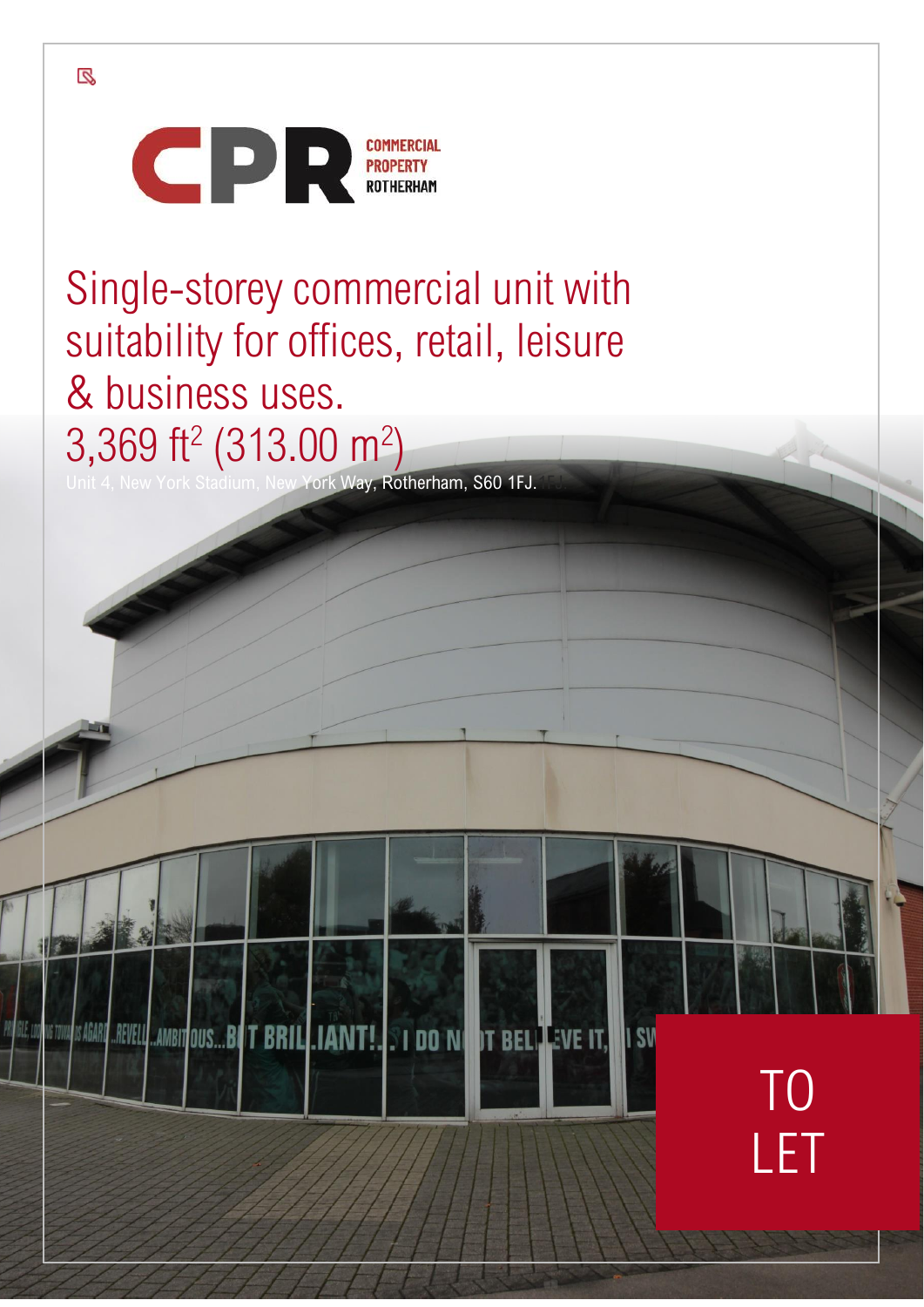### Location

The New York Community Stadium is situated in a prominent position between Don Street, Main Street, New York Way and Centenary Way Rotherham, affording excellent accessibility to Rotherham Town Centre and the motorway network (Junctions 33 & 34). The Stadium also offers convenient access to the Rotherham Railway Station and the newly upgraded Transport Interchange.



Nothing in this brochure may be taken as offering any warranty as to the existence, suitability, adequacy or serviceability of any mains or other service, central heating installation, fixture or fitting, plumbing or wiring installation, security system, remedial or treatment work. Measurements are taken by a Disto laser measuring device. We would suggest that Purchasers or Tenants satisfy themselves as to their accuracy prior to purchase or entering into a Lease.

Prices quoted are exclusive of VAT but may be subject to VAT.

The Money Laundering Regulations currently place a legal requirement on a prospective purchaser to provide two acceptable forms of I.D

Messrs. Commercial Property Rotherham for themselves and for vendors and lessors of this property whose agents are given notice that: (i) the particulars are set out as a general outline for the guidance of intended purchasers or lessee's and do not constitute, nor constitute part of, an offer or contract: (ii) all descriptions, dimensions, reference to condition and necessary permissions for us and occupation, and other details are given without responsibility and any intending purchasers or tenant's should not rely on them as statements or representations of fact but satisfy themselves by inspection or otherwise as to the correctness of each of them; (iii) no person in the employment of Messrs. Commercial Property Rotherham has the authority to make or give any representation or warranty in relation to this property.

Director: N.A.Keally BSc (Hons) MRICS Commercial Property Rotherham is a trading name of Burgess Commercial Ltd. Registered Office Address: The Old Grammar School, 13 Moorgate Road, Rotherham, S60 2EN. Registered in England: Company Registration Number: 06713512. VAT Number: 941 0499 27.



the mark of the mark of<br>property<br>professionalism<br>worldwide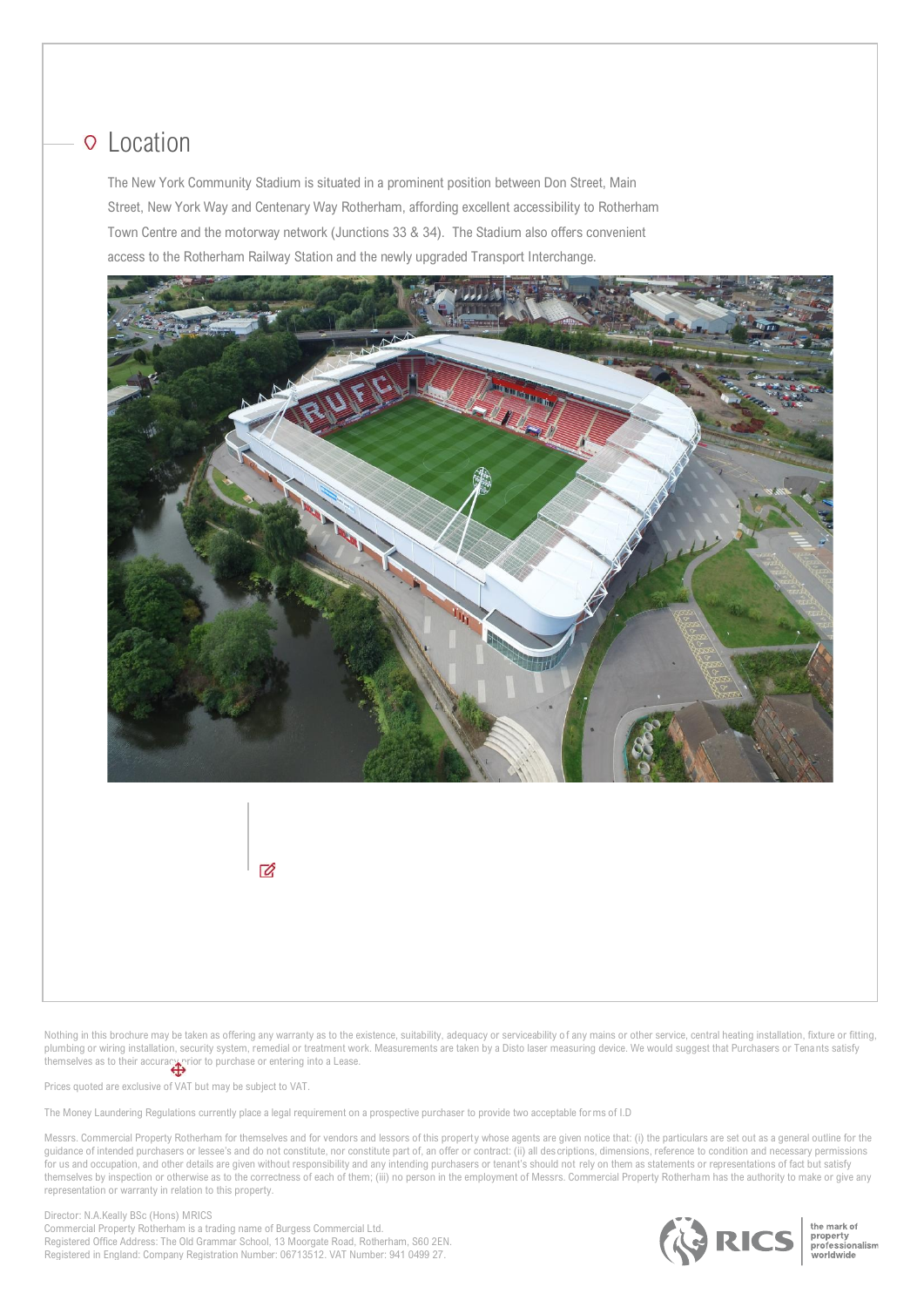# Description

 $\mathbb Z$ 

The New York Community Stadium has become an iconic landmark development scheme within both Rotherham and South Yorkshire. The Community Stadium scheme provides not only sporting facilities and a capacity for approximately 12,000 supporters, but also provides for a further 30,000 ft<sup>2</sup> (2,787.09 m<sup>2</sup>) of commercial accommodation which is capable of being utilised for a range of purposes including retail, leisure, office and medical. Of the commercial accommodation, approximately 15,500 ft<sup>2</sup> of accommodation has been let. The last two vacant units are at ground floor level and are suitable for a range of business and leisure purposes.

The Stadium scheme incorporates conference and banqueting facilities which would be available to prospective purchasers of the scheme. Occupiers of the Stadium include Mears, Rotherham United Community Sports Trust, TTC PLC and Distinction Training. Since development of the Stadium the facility has not only hosted football league matches, but international and other corporate entertainment events.

# Accommodation

Approximate gross internal floor area:

|              | ft <sup>2</sup> | m <sup>2</sup> |
|--------------|-----------------|----------------|
| Ground Floor | 3,369           | 313.00         |
| Total        | 3,369           | 313.00         |